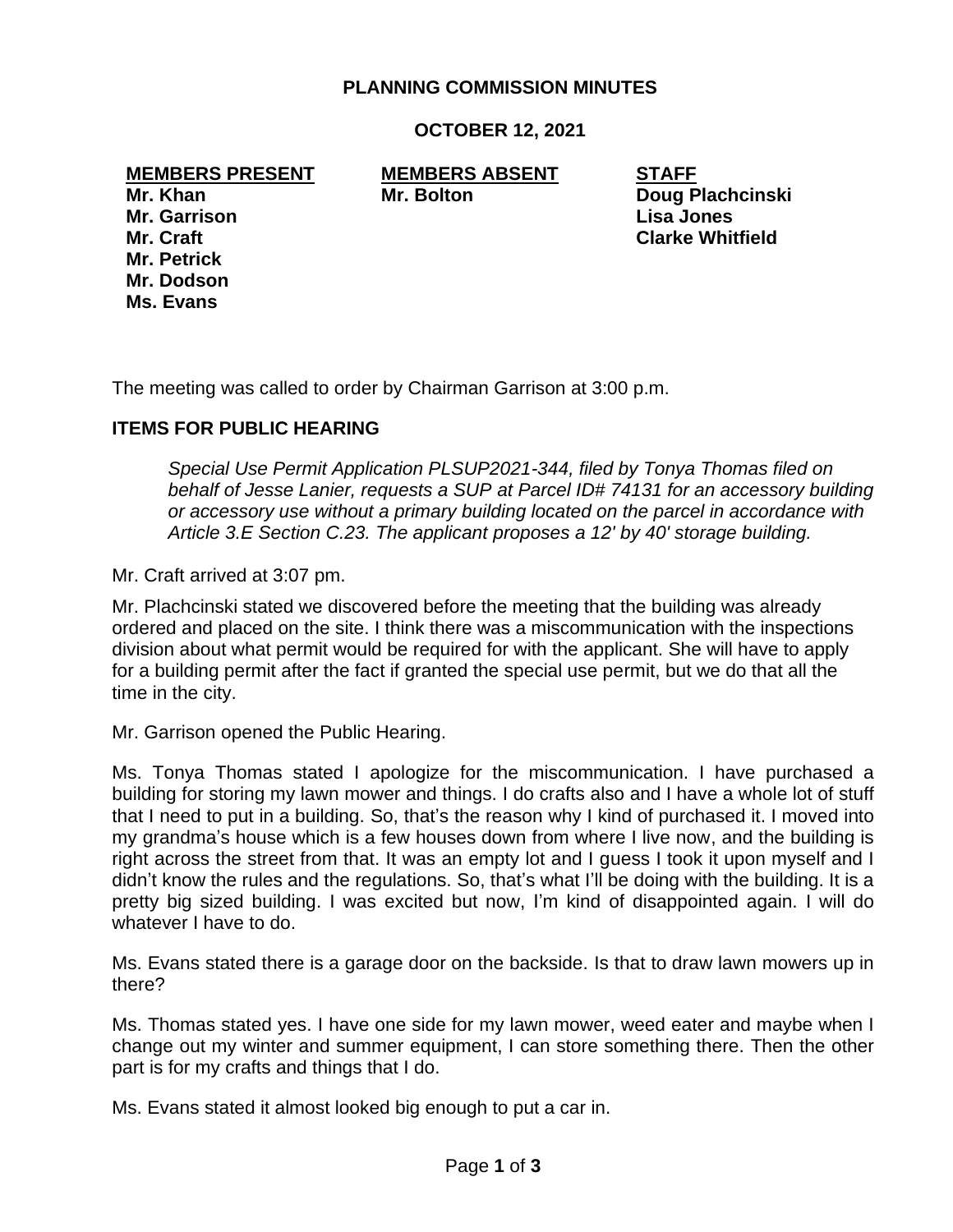Ms. Thomas stated yes. It is big and if I get a riding lawn mower, I will be able to get it up in there.

Mr. Garrison stated you are aware that there is a city right of way between the apartment property, and the property that you want to put the shed on. There is a right of way between there. There is Taylor Street that has not been finished and there is no actual street there, but the city owns property between the apartment buildings and where you want to put this storage shed.

Ms. Thomas stated yes. It is just like a rock road and I was wondering what Taylor Street was because I've never heard of that. I have seen Williams and Bradley Road, but I never knew that was the name of a road.

Mr. Garrison stated there are a lot of places in the city where there are rights of way where they had intended at some time to put a road and I think this was prior to annexation.

Ms. Thomas stated okay.

Mr. Garrison stated when it came into the city, it came in as public property. One of the things that you probably should consider is asking the city to vacate that and when they vacate that kind of property where they're not going to build a street, what they do is they divide the property between the property owners on both sides of the street and of course, it's your father, right?

Ms. Thomas stated yes.

Mr. Garrison stated he owns most of that street, including the properties on either side of it. So, it would just give you more property if the city vacated it. So, you might want to ask them to do that.

Mr. Garrison closed the Public Hearing.

Ms. Evans stated since I'm on the BZA, why does this not have to go to BZA since the building is already there?

Mr. Plachcinski stated because it's something that we can allow under this process and the ordinance. So, for instance, like the deck that violates the front yard setback, the ordinance can't permit that without a variance. In this case, we can allow this through the ordinance process without the visit to the BZA.

Ms. Evans stated even though that's the front yard, kind of sort of as well?

Mr. Plachcinski stated it would be an accessory building on the property. It is a peculiar situation. The ordinance unfortunately can't anticipate every nuance or thing that happens, and this is just one of those things I suppose.

Mr. Garrison stated we can't ask the city to vacate the property. The property owners around it would have to ask.

Mr. Plachcinski stated that would also remedy a lot of this.

Mr. Garrison stated it would.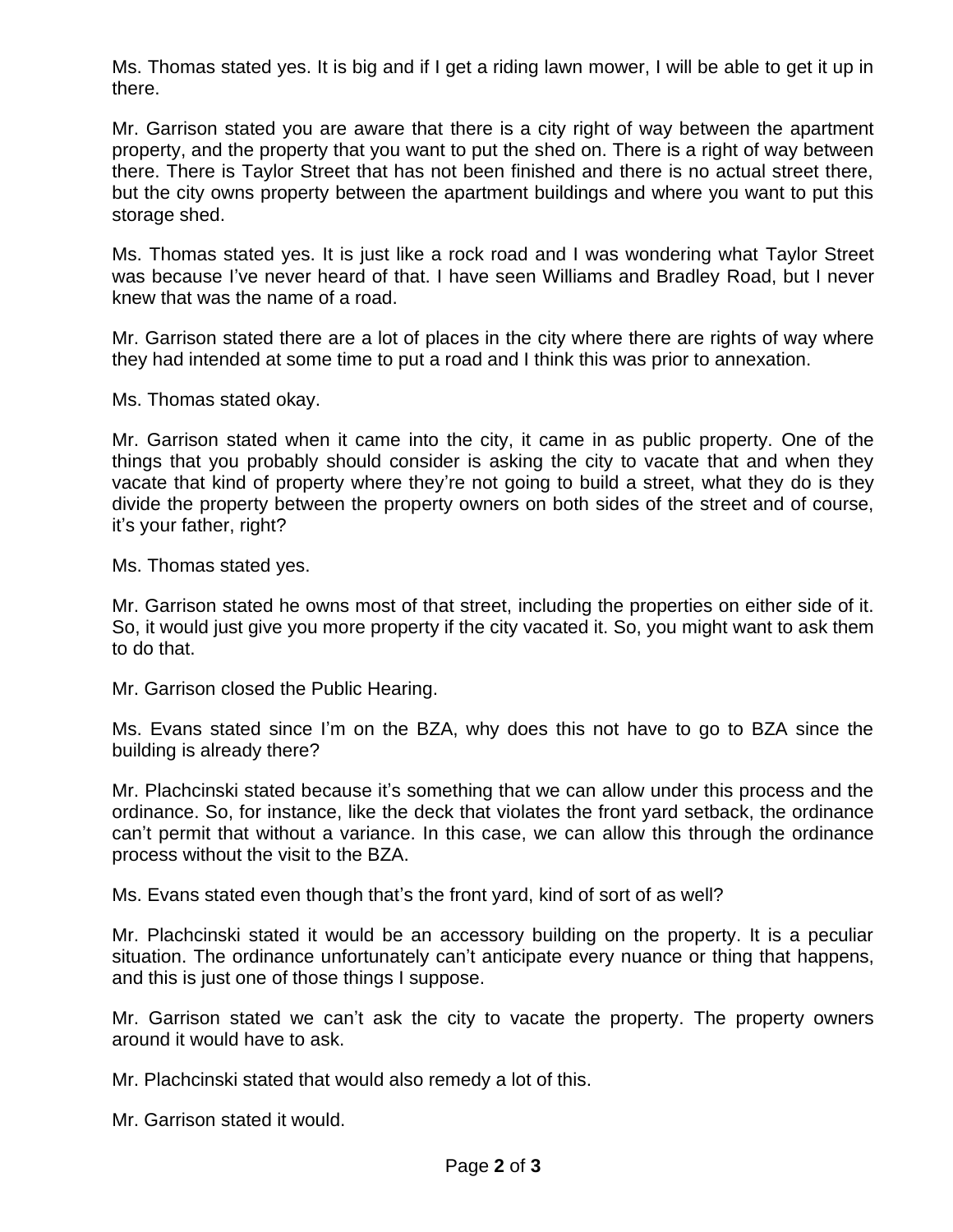Mr. Plachcinski stated I believe that is a not charge process and it's just an application through the engineering department.

Mr. Whitfield stated I think they charge the cost of the ad because they will have to advertise the diposition of that property. They will charge the cost of the ad.

Mr. Plachcinski stated whatever the actual newspaper publication cost is but other than that, we don't charge anything else for that.

**Ms. Evans made a motion for recommendation of approval for Special Use Permit PLSUP 2021-344 as submitted. Mr. Dodson seconded the motion. The motion was approved by a 6-0 vote.**

IV. PLANNING DIRECTOR'S REPORT

Mr. Plachcinski said there are two things that I wanted to mention to the Planning Commission this evening. The first is that you are all aware that we are going to update the Comprehensive Plan next year. It is a two-step process we are calling pre-planning and planning and right now we are in the pre-planning phase of the project. We have been working with a selective consultant to identify the scope. I included the scope of what we anticipate, and it will take about three months. We would like to take about three months and do a lot of background work for the projects. So, that when we go to the public and ask for input that we are well informed about things like physical condition and the city's capacities to do certain infrastructure improvements in advance and that sort of thing. So, rather than just showing up and saying, hey, what do you all want, we will have some information to discuss with different groups of stakeholders. *Mr. Plachcinski proceeded to go over the attached documents.*

# VII. APPROVE MINUTES FROM SEPTEMBER 13, 2021

The September 13, 2021 minutes were approved by unanimous vote.

\_\_\_\_\_\_\_\_\_\_\_\_\_\_\_\_\_\_\_\_\_\_\_\_\_\_\_\_\_

## VIII. ADJOURNMENT

With no further business, the meeting adjourned at 3:25 p.m.

# APPROVED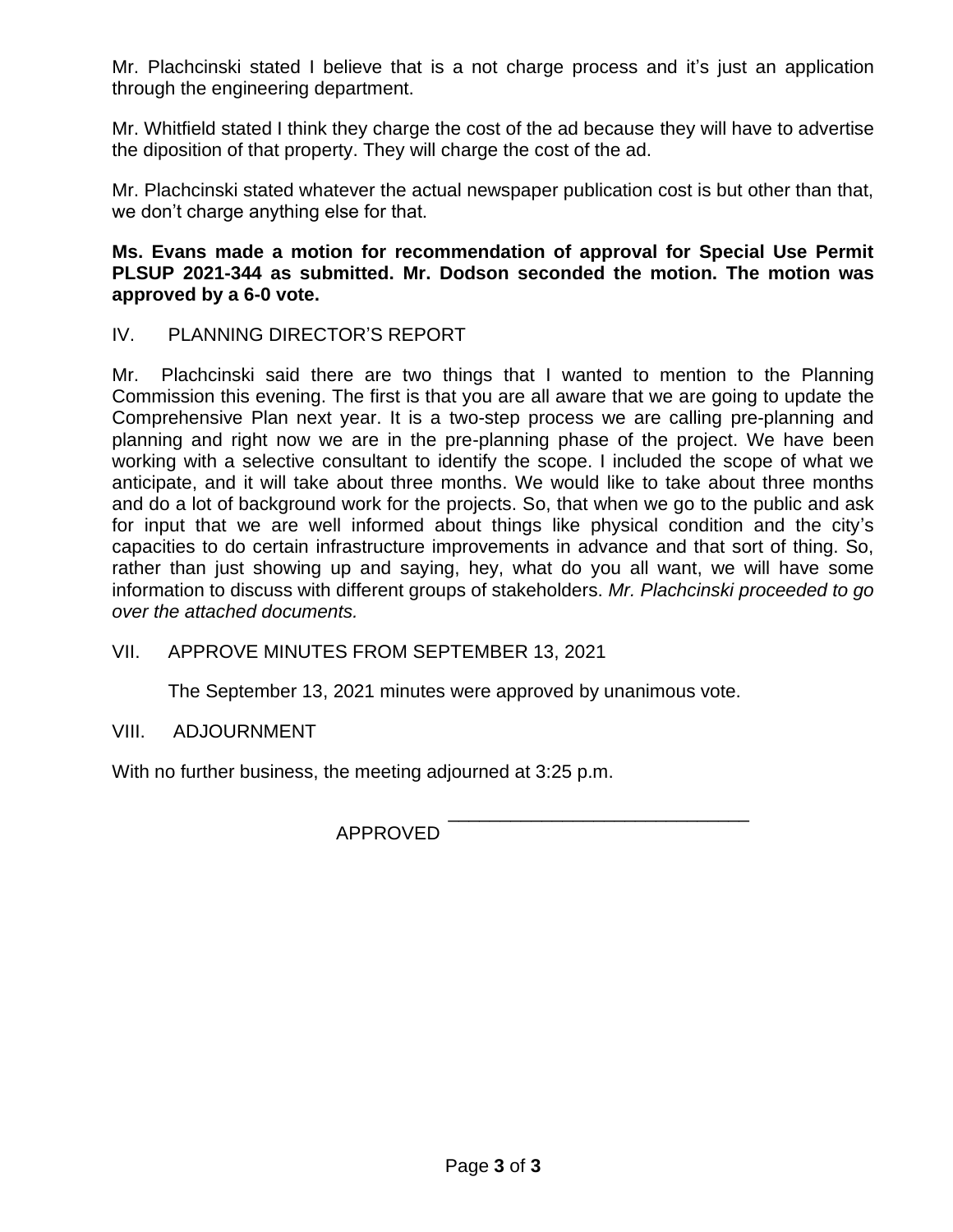September 28, 2021

Mr. Doug Plachcinski, AICP Planning Director & Zoning Administration Community Development Department City of Danville, Virginia P.O. Box 3300 Danville, VA 24543

RE: Danville Comprehensive Plan Pre-Planning

Dear Mr. Plachcinski,

On behalf of SmithGroup, Inc., ("SmithGroup") and our consulting team, we are pleased to submit this proposal outlining a focused effort to provide a pre-planning scope for the Danville Comprehensive Plan.

#### **UNDERSTANDING OF THE PROJECT**

The pre-planning process outlined in this proposal is intended to inform the objectives, methodologies, and outcomes for a future comprehensive planning process by evaluating prevailing existing conditions, outlining future strategic opportunities to address those conditions, and conceptualizing a communication, storytelling, capacity building and engagement plan that will guide the future of the anticipated planning process. The following goals will be used to organize and focus the pre-planning effort:

- Information gathering and synthesis
	- Review existing studies and information at a high-level
	- Uncover issues and challenges, and opportunities to address in the plan
- Themes and approaches
	- Determine key themes and issues to address and approaches for addressing them during the plan process
	- Determine level of depth of analysis for each element/theme of the plan
	- Determine areas of focus including neighborhoods and development sites
	- Infuse equity as a cornerstone of the plan
- Communication, storytelling, and capacity-building
	- Identify communication issues and approaches to address them
	- Develop a branding and storytelling strategy for the plan
	- Begin to educate the community about the planning process
	- Build a constituency in support of the plan now, and its implementation after completion
- Process and engagement
	- Determine work plan, schedule, milestones, deliverables, and budget
	- Develop a community and student engagement strategy for the plan
	- Report out pre-planning results and accomplishments, receiving feedback
	- Define responsibilities and communications protocols

At its core, the pre-planning process will provide a lens through which thoughtful, evidence-based decisions may be made regarding the focus, methodology, and outcomes of a future planning process. It will also yield important insight to ensure key stakeholders are informed and prepared to participate in the planning process and provide constituent building and case-making information to garner communitywide support.

For ongoing coordination of data acquisition, analysis, communication, as well as identification of strategic opportunities and vision, the SmithGroup Team will coordinate with a Core Team (comprised primarily of City Staff), Advisory Group (comprised of City Leadership and other key community leaders), Community Ambassadors, and Stakeholders. SmithGroup anticipates working primarily with a single point

| City of Danville | Danville Comprehensive Plan Pre-Planning | SmithGroup |
|------------------|------------------------------------------|------------|
|                  | Danville, Viriginia                      |            |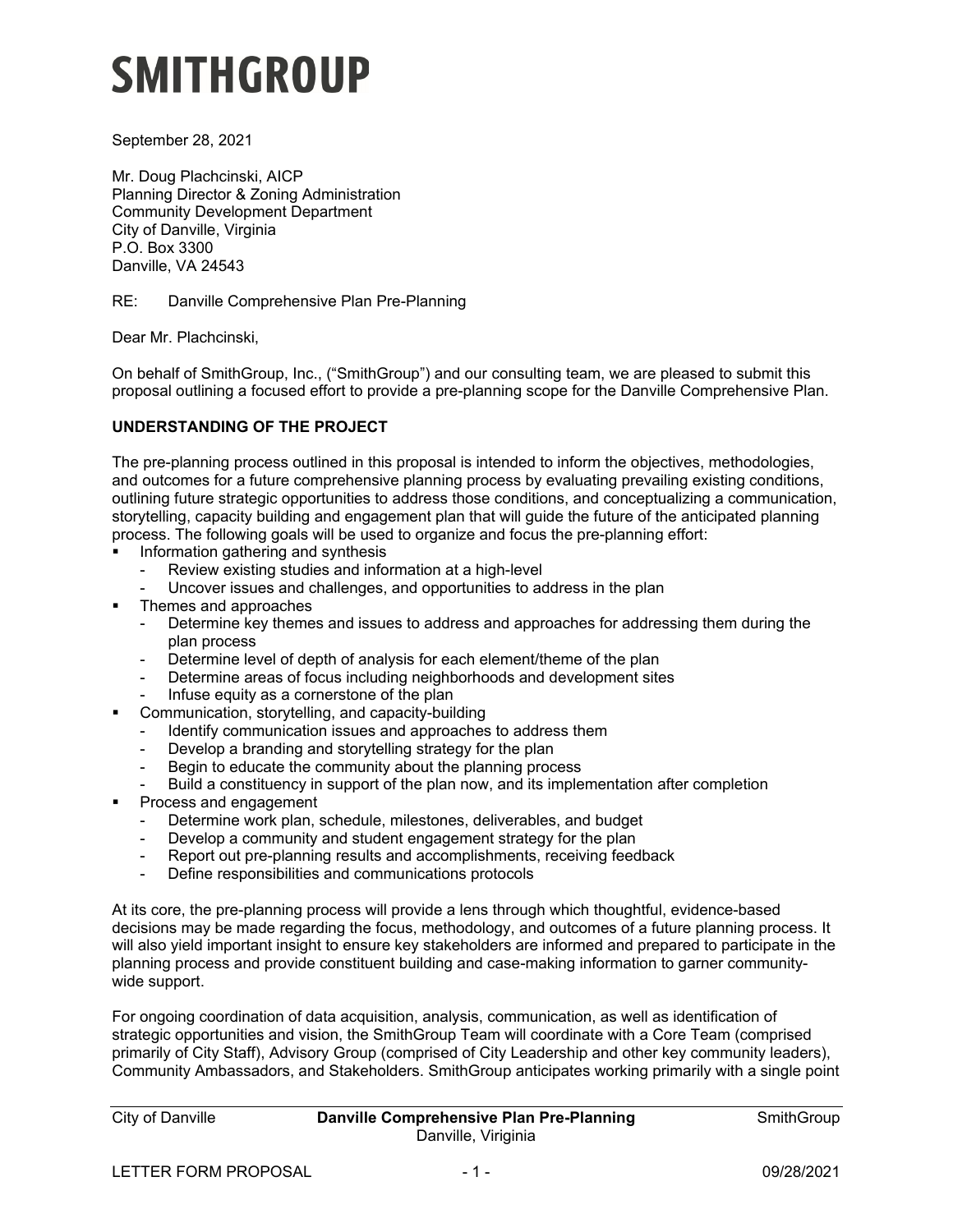of contact (Doug Plachcinski) to provide efficient communication throughout the process. The Advisory Group's role will be to provide insight, information, and perspectives to inform the SmithGroup Team's work and support important data identification and analyses, as well as constituency building and information gathering efforts from Stakeholders and Community Ambassadors.

The following Scope of Services outlines the production tasks, coordination efforts, and deliverables to be yielded during the pre-planning process.

#### **SCOPE OF SERVICES**

We anticipate two (2) primary in-person community visits as part of this initial pre-planning phase that includes 12 non-sequential tasks outlined below. The first in-person visit will occur with nearly the full SmithGroup Team (including consultants) as part of the project kick-off. The second will occur towards the end of the pre-planning exercise and will include leadership and community report-out and additional ambassador training. The remainder of stakeholder interviews will be conducted virtually. At the completion of this approximately three-month process, we anticipate having the information, themes, and communication and engagement approach solidified to continue the comprehensive plan for Danville in 2022.

#### **TASK 1: DISCOVERY AND ORGANIZATION**

- Conduct a two (2) to three (3) day on-site kick-off meeting with key SmithGroup Team and Core Team project representatives to review project goals, scope, schedule, and communication protocols. In addition, we anticipate a community tour, a series of stakeholder and listening sessions (described in the following tasks), Advisory Group and Community Ambassador kick-off, and team workshop.
- Review existing City plans and studies at a high-level.
- Collect and organize GIS and other relevant data for each component of the plan. List of data needs to be provided to City by SmithGroup Team.
- **Participate in bus tour of the city and neighborhoods with community members as tour quides.**

#### **TASK 2: CONSTITUENCY AND CAPACITY BUILDING**

- Create/finalize a list of stakeholders and community groups for pre-planning interviews.
- Understand and document city structure, roles, responsibilities, programs, and procedures.
- Determine Advisory Group members, roles, and process for engagement.
- Hold training session for Advisory Group members.
- **•** Determine a list of Community Ambassadors and other representatives, their roles, and process for engagement.
- Hold training session for Community Ambassadors.
- Build on previous work completed by the community health group. Determine who are partners in planning and who are community advocates for the plan.

#### **TASK 3: STORYTELLING AND COMMUNITY ENGAGEMENT**

- Conduct up to four (4) stakeholder interviews to identify storytelling and community engagement issues and opportunities.
- Develop a complete storytelling and community engagement strategy for the plan.
- Develop a plan for engaging college students and youth in the process.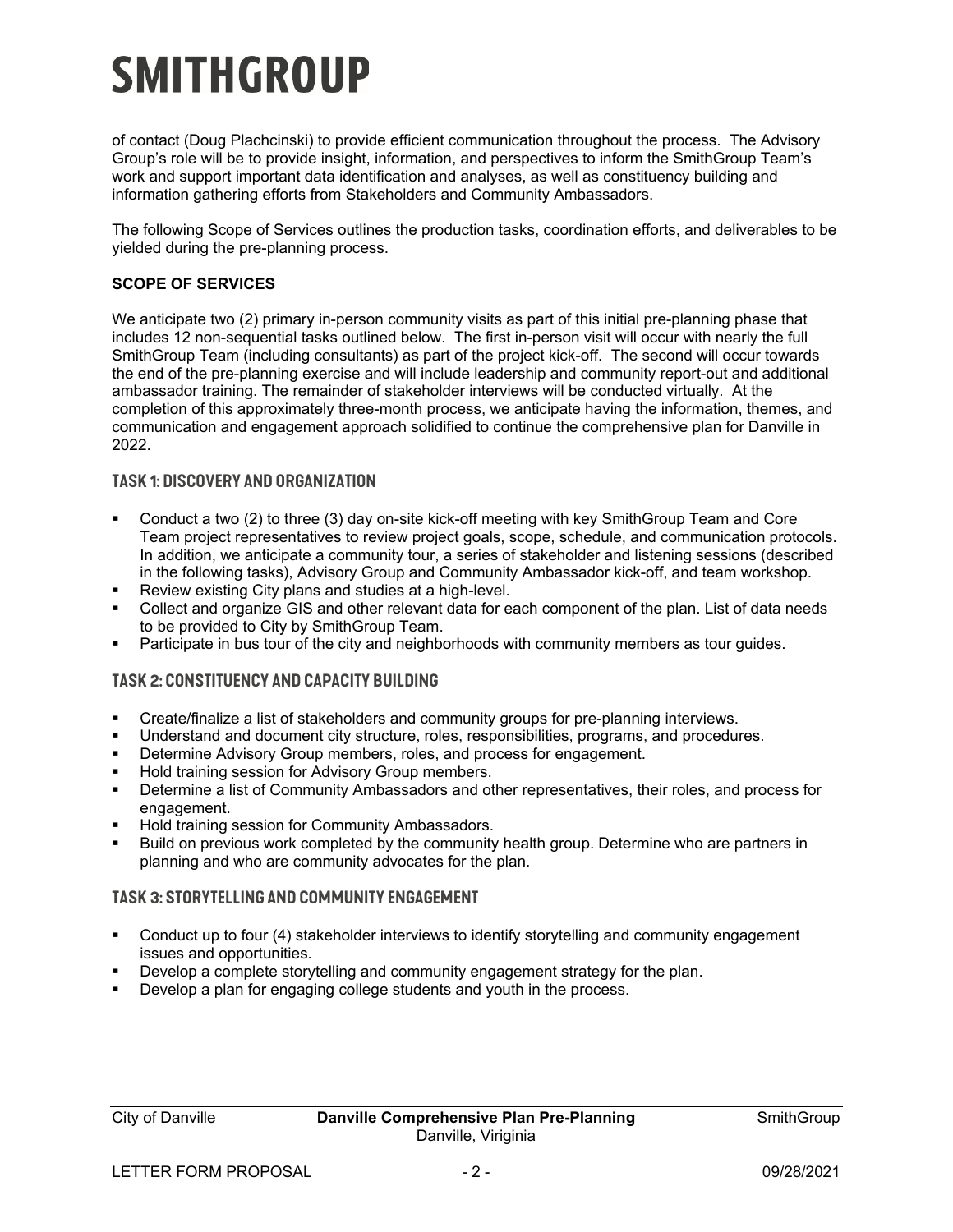### **TASK 4: ECONOMIC DEVELOPMENT**

- Conduct up to four (4) stakeholder interviews to identify economic development issues and opportunities. Target groups include industry/cluster representatives and associations, MWBE entrepreneurs, small business groups, BSOs, city economic development representatives, etc.
- Develop profile of demographic and socioeconomic characteristics and trends.
- Perform consumer expenditure estimation analytics.
- Compile and analyze workforce and commuter flow characteristics and trends.
- Develop preliminary overview of the city's and region's economies and longer-term industry/cluster strengths, weaknesses, and trends.
- Conduct retail competition analysis, comparing submarkets inside of the city and region.
- Assess and map agricultural strengths and trends in Danville and broader food shed.
- Summarize entrepreneurship rates by MBE, WBE, and specific race/ethnicity crosstabulations over time, where data allow.
- Assess the preliminary impacts of the COVID-19 pandemic on the city and regional economy.
- Develop profile of small business lending ecosystem and small farm lending activity and trends.
- Assemble, evaluate, and map existing land, building, assessor's data to understand data integrity and gaps; assess need for on-the-ground surveying.
- Outline ongoing and planned development pipeline.
- Identify preliminary neighborhoods/districts for focused efforts.
- Determine final scope for the economic development component of the plan.

### **TASK 5: LAND USE AND PHYSICAL CONDITIONS**

- Set up base plans and 3D model for use in analyses of physical conditions and future scenario planning.
- Conduct up to two (2) stakeholder interviews to identify land use and urban design issues and opportunities.
- Conduct initial high-level land use analyses and identify gaps and barriers to be addressed in the plan.
- Determine communities, neighborhoods, focus areas, or sites to be addressed in more detail in the plan.
- Compile case studies for activating vacant lots that are not used for housing.
- Determine final scope for addressing land use and urban design in the plan.

### **TASK 6: HOUSING**

- Conduct up to three (3) stakeholder interviews to identify housing issues and opportunities.
- Synthesize and summarize existing housing studies, tools, and initiatives currently underway.
- Conduct initial high-level asset mapping and gap analysis to be addressed in the plan.
- Determine final scope of housing component of the plan.

#### **TASK 7: PARKS AND RECREATION**

- Conduct up to three (3) stakeholder interviews to identify parks and recreation issues and opportunities.
- Assess potential gaps and barriers to park recreational opportunities.
- Determine final scope for the parks and recreation component of the plan.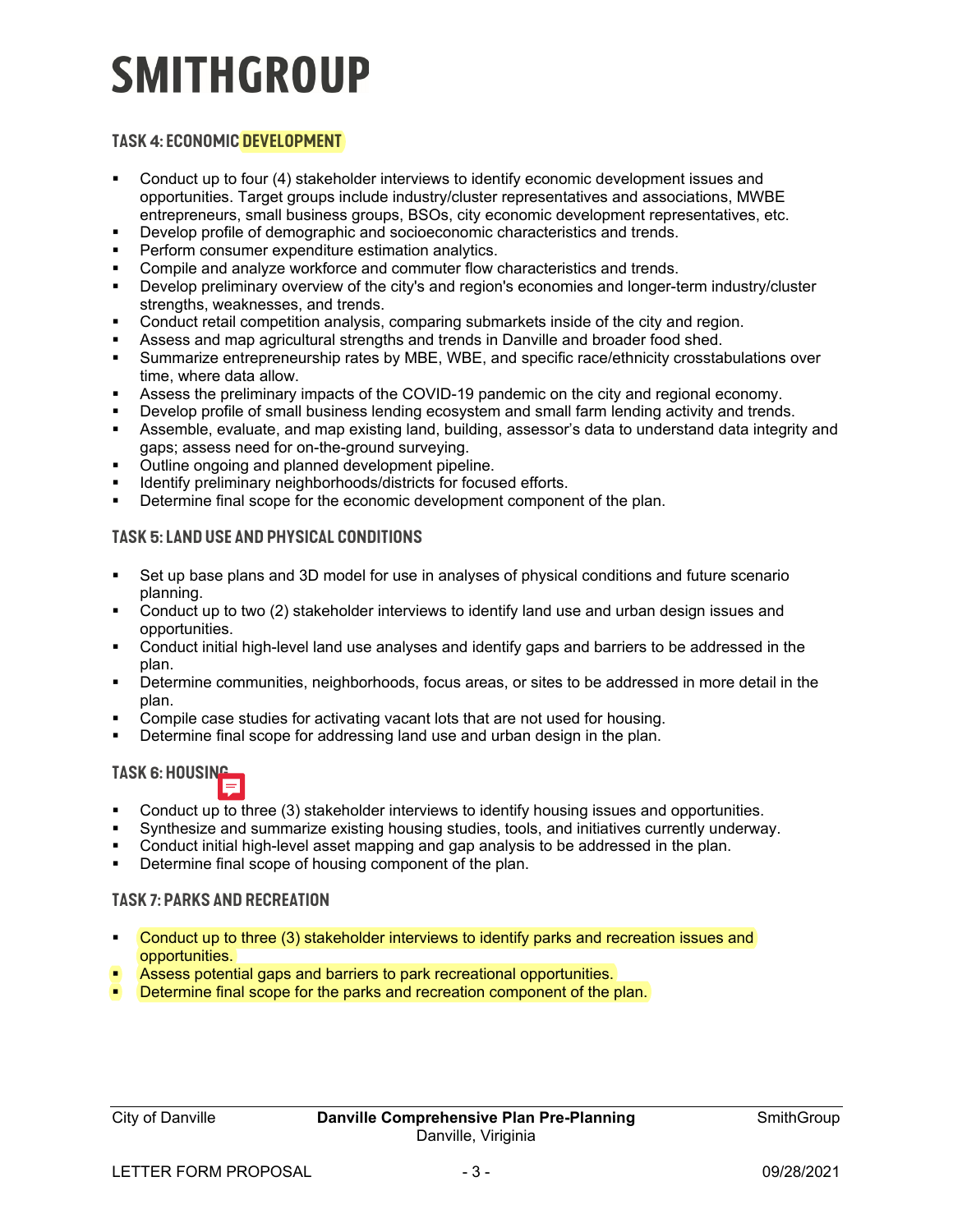### **TASK 8: COMMUNITY HEALTH**

- Conduct up to three (3) stakeholder interviews to identify community health issues and opportunities.
- Synthesize and summarize community health and health equity studies, tools, and initiatives currently underway.
- Synthesize and summarize city educational system, structures, and services.
- Identify strategies to support and promote community health initiatives in the plan process.
- Determine final scope and strategy for community health to be included in all components of the plan.

#### **TASK 9: SUSTAINABILITY AND RESILIENCY**

- Conduct up to three (3) stakeholder interviews to identify sustainability and resilience issues and opportunities.
- Analyze historic and future projected climate conditions including temperatures, precipitation, snowfall.
- Conduct a baseline and gap analysis of current sustainability/resilience conditions.
- Conduct a high-level vulnerability analysis of climatic conditions, shocks, and stresses.
- Collect information and data on city emergency management practices.
- Determine final scope and strategy for the sustainability and resilience component of the plan.

#### **TASK 10: MOBILITY AND CONNECTIVITY**

- Conduct up to three (3) stakeholder interviews to identify mobility and connectivity issues and opportunities.
- Investigate past and current transit plans, funding, and planned opportunities.
- Investigate changes in ADT, traffic patterns, and transit ridership during COVID and attitudes toward long-term impact/issues.
- Investigate economic factors influencing transportation choices and options.
- Investigate issues that might be impacting safety and accessibility.
- Investigation sites to understand current roadway typologies, major trip generators and the state of current assets.
- Determine final scope of mobility component of the plan.

#### **TASK 11: COMMUNICATION/MESSAGING**

- Conduct up to three (3) stakeholder interviews to identify communication and messaging issues and opportunities.
- Create a branding strategy for the process and initial materials (logo, name).
- Determine materials, process and infrastructure needed to educate the public about the planning process, their role in it.
- Determine requirements for a website and engagement platform for the plan.
- Determine final scope for communication and messaging during the plan.

#### **PRE-PLANNING DELIVERABLES**

The final pre-planning document will include a written and visual narrative, maps, infographics, and resources identified in the Scope of Services, including:

- Report documenting pre-planning findings and resulting recommendations for the plan process
- Document detailing plan stakeholder and community engagement process.
- Proposed plan scope of work, work plan, deliverables, and schedule.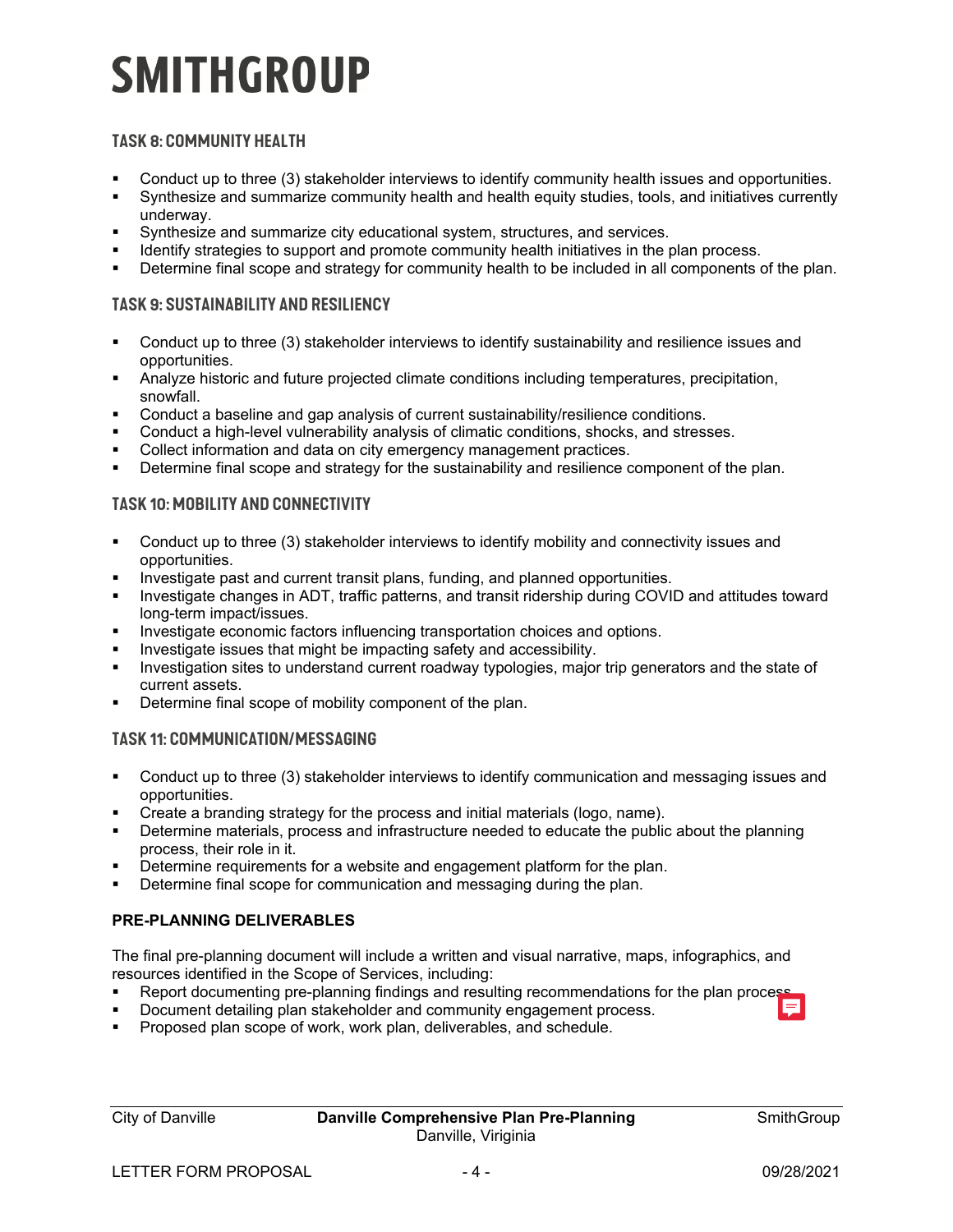### **ASSUMPTIONS**

- Note: All workshops and meetings outlined herein are assumed to be a mix of in-person and digital platform/videoconference, given the ongoing COVID-19 pandemic. To do this, SmithGroup will leverage its suite of online digital visualization and communications platforms to support effective coordination and strategy development.
- The City of Danville will be the Client.
- The Advisory Group will be composed of key local public, private, and institutional leaders, including the City leadership, at the discretion of Doug Plachcinski.
- The Client will be the contracting agent for the SmithGroup Team. SmithGroup will be Prime Consultant for the SmithGroup Team and will hold the sub-consultant agreements for all subconsultants.
- The City will assist the SmithGroup Team with:
	- Data acquisition and processing, as well as scheduling and printing in preparation for workshops (if needed).
	- Stakeholder or community engagement coordination that may occur as part of the pre-planning process.
	- Scheduling in-person meetings and workshops, as well as securing venues and any necessary refreshments. Venue and refreshment costs are not included in this Scope of Work.
- The Client will ensure necessary data resources will be available to the SmithGroup Team at the start of the project and throughout its duration. It is anticipated that the City and partners will provide information necessary to complete the pre-planning scope. Specific data listings will be developed. Generally, data will include:
	- Spatial and tabular data (Shapefile, ArcGIS, tabular or similar):
		- **Parcel Data: Assessor, ownership, tax status, vacancy**
		- **Structures: Condition, occupancy, type and size**
		- **Land Use and Zoning**
		- Transportation and Mobility: Transit routes and types, non-motorized and vehicular circulation, and traffic volume
		- **Open Space: Parks, landmarks, public spaces, environmental conditions**
	- Reports, research, and plans: including previous master plans and economic cluster studies and strategies
- The City will identify any known initial data gaps, errors, or questionable reliability.
- All content, in draft and final form, will be issued to the City in electronic format.
- The draft and final pre-planning document provided by the SmithGroup Team will be thoroughly reviewed and edited, but we understand some minor errors and omissions may be present. Such items may be addressed later as deemed reasonable by the City through follow-up revisions and updates under a separate agreement.
- Common in-progress documentation will be shared and delivered in programs available in the Microsoft Windows Suite (i.e., Word, Excel, PowerPoint). Marketing and communications collateral provided by the SmithGroup Team will be generated in a range of formats, but will be typically shared in PowerPoint, Adobe InDesign, and Adobe PDF. Final pre-planning documentation will be provided in Adobe InDesign and Adobe PDF.
- **This proposal does not include final printing or publishing costs.**

### **OWNER RESPONSIBILITIES**

Doug Plachcinski will serve as a primary point-of-contact for SmithGroup to provide initial direction and coordination. If other points-of-contact within the City or other organizations are needed for specific components of work, they will be identified before work begins, and will be responsible for direction and correspondence. If additional information, including electronic files, are needed for SmithGroup to complete the requested work (other than those identified in this proposal), the City will support efforts to identify and procure this information.

| City of Danville | Danville Comprehensive Plan Pre-Planning |  |
|------------------|------------------------------------------|--|
|                  | Danville, Viriginia                      |  |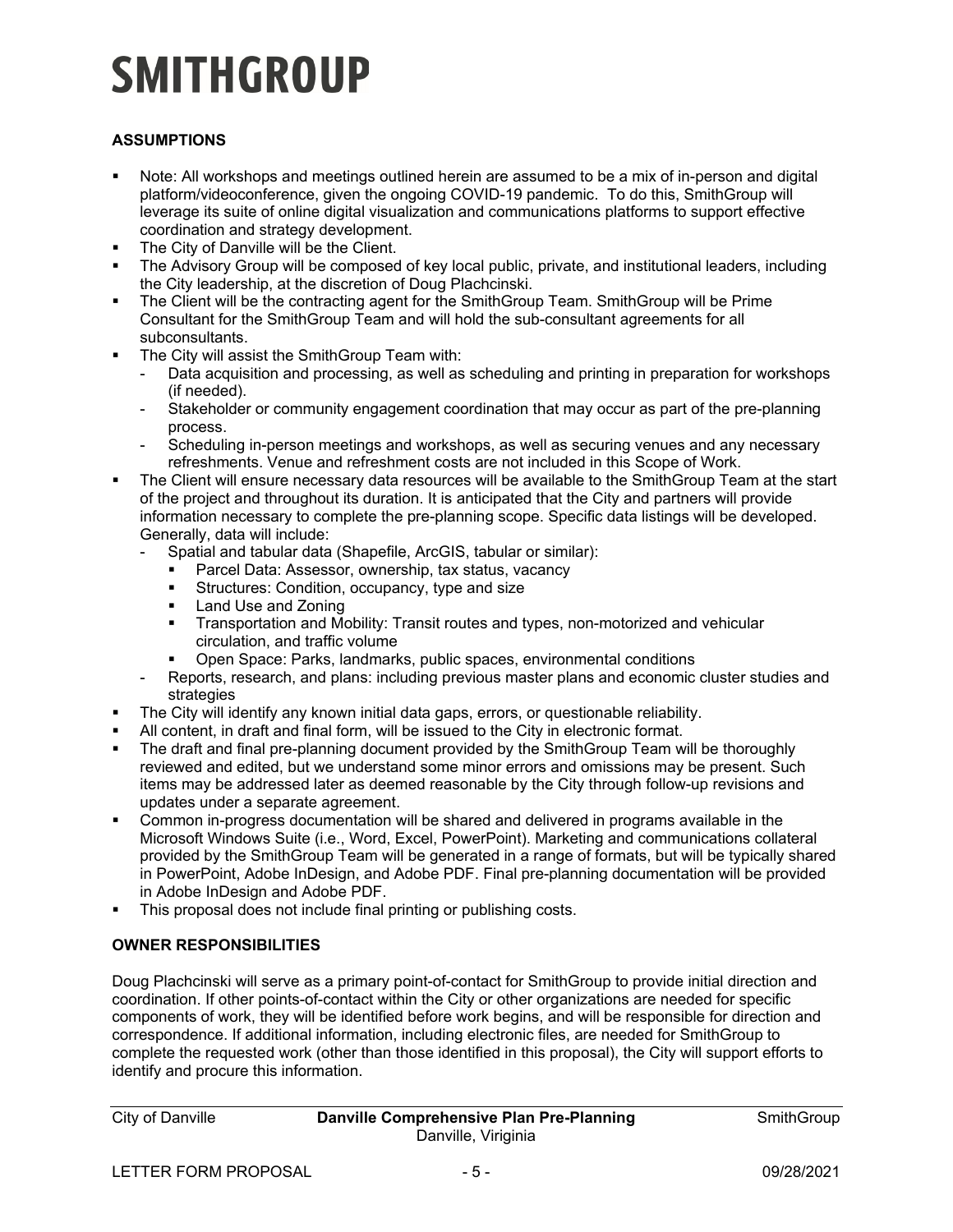### **PREPARATION OF DIGITAL DATA**

In the event SmithGroup is requested to prepare digital data for transmission to the Client's consultants, contractors or other Client-authorized recipients, the Client acknowledges that, due to the limitations of the digital data software, not all elements of SmithGroup's services may be represented in the digital data, this being in the sole discretion of SmithGroup. Accordingly, although SmithGroup will endeavor to represent all material elements of SmithGroup's services in the digital data, any use shall not relieve the Client's consultants, contractors, or other Client-authorized recipients of their respective obligations. The Client agrees that it will include this provision in any agreements with its consultants, contractors, or other Client-authorized recipients, to whom digital data is provided.

#### **SCHEDULE**

Upon receipt of a signed authorization to proceed, SmithGroup and its team of partners are prepared to begin work. We anticipate a three (3) to four (4) month process. (Note: The schedule to complete the pre-planning effort is predicated on timely receipt of data and other necessary resources and direction from the City at the outset of the work.) If additional time is required to assemble data SmithGroup kindly requests additional time to complete analysis associated with the scope of services.

#### **PROFESSIONAL SERVICES FEE**

The City of Danville shall compensate SmithGroup for the scope of services outlined above a fixed lump sum fee of \$159,500 (one hundred fifty-nine thousand five hundred dollars). This lump sum fee is inclusive of all labor and expenses. We anticipate this scope represents approximately 20 to 25% of the total anticipated fee of the final comprehensive master plan.

#### **CONSULTANTS**

SmithGroup anticipates using the following consultant(s) for this project and the costs will be borne by SmithGroup and are included in SmithGroup projected fee.

- **Progressive A&E**
- Mass Economics
- &Access
- Kofi Boone, NC State Just Communities Lab
- Applied Storytelling
- **•** PROs Consulting

#### **ADDITIONAL SERVICES**

Requests for additional services or staff will be documented by SmithGroup (if given verbally), and the work will commence upon the City of Danville's approval of an estimated fee for that effort or, if not agreed otherwise, the City of Danville shall reimburse SmithGroup on an hourly basis of SmithGroup's project staff actively engaged for all personnel hours worked on the project.

#### **PAYMENTS**

Invoices will be prepared monthly based on services rendered.

All payments due to SmithGroup shall be made monthly upon presentation of the statement of services rendered. All payments due SmithGroup under this agreement shall bear interest at one-and one-half (1½%) percent per month commencing thirty (30) days after the date of billing.